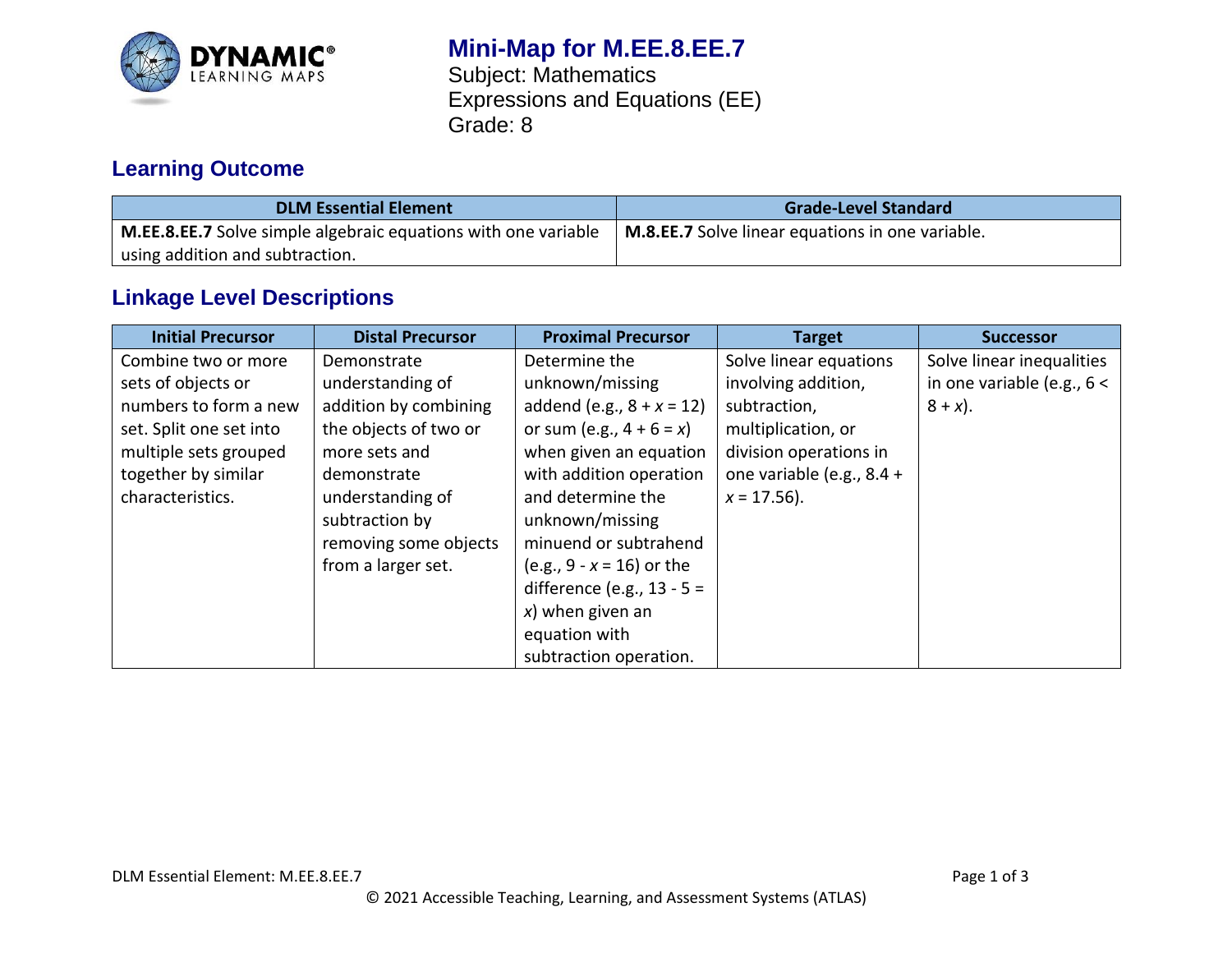### **Initial Precursor and Distal Precursor Linkage Level Relationships to the Target**

Solving linear equations requires a student to count small units, recognizing that two or more sets or groups of items exist. Work on this skill using a variety of sets. Help students recognize when items are grouped together into a set or separated out. The educator presents a set, labels it (e.g., two balls, one marker, three CDs), counts the items, labels it again, and encourages students to use numbers to label and count the separate sets. The general goal is to explore how the set changes when items are separated out (partitioned) or combined.

#### *How is the Initial Precursor related to the Target? How is the Distal Precursor related to the Target?*

As students begin to understand labeling and counting small sets, they begin to use the number sequence and become more adept at tracking individual objects. They can recognize when items are added to a set or when items are taken away. Work on this skill using a variety of sets, labeling and counting the set, and moving items in and out of the set, labeling and counting the set again.

NOTE: Educators can work on the Distal Precursor level using the sets of numbers that students working at the Target level are working with.

### **Instructional Resources**

**Released Testlets**

See the [Guide to Practice Activities and Released Testlets.](https://dynamiclearningmaps.org/sites/default/files/documents/Manuals_Blueprints/Guide_to_Practice_Activities_and_Released_Testlets.pdf)

**Using Untested (UN) Nodes**

See the document [Using Mini-Maps to Plan Instruction.](https://dynamiclearningmaps.org/sites/default/files/documents/Using_Mini_Maps_to_Plan_Instruction.pdf)